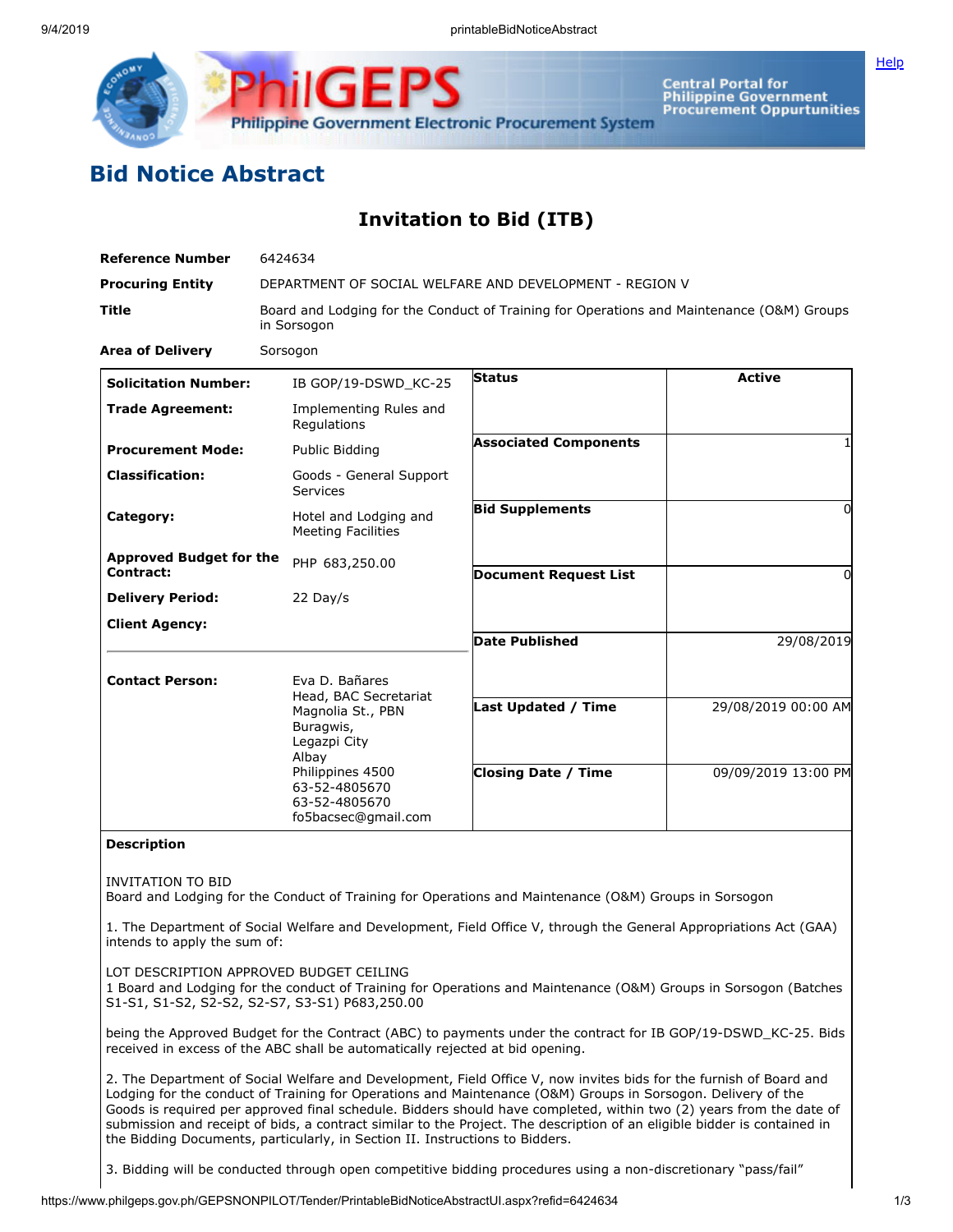## 9/4/2019 printableBidNoticeAbstract

criterion as specified in the 2016 Revised Implementing Rules and Regulations (IRR) of Republic Act (RA) 9184, otherwise known as the "Government Procurement Reform Act".

Bidding is restricted to Filipino citizens/sole proprietorships, partnerships, or organizations with at least sixty percent (60%) interest or outstanding capital stock belonging to citizens of the Philippines, and to citizens or organizations of a country the laws or regulations of which grant similar rights or privileges to Filipino citizens, pursuant to RA 5183.

4. Interested bidders may obtain further information from Department of Social Welfare and Development, Field Office V and inspect the Bidding Documents at the address given below during 8:00AM to 5:00PM.

5. A complete set of Bidding Documents may be acquired by interested Bidders on August 29, 2019 from the address below and upon payment of a non-refundable fee for the Bidding Documents in the amount of: Lot 1: P1,000.00;. Note: If joining several lots, the total fee for the Bidding Documents shall be based on the sum of the ABC of all lots to be joined.

It may also be downloaded free of charge from the website of the Philippine Government Electronic Procurement System (PhilGEPS) and the website of the Procuring Entity, provided that Bidders shall pay the applicable fee for the Bidding Documents not later than the submission of their bids.

6. Bids must be duly received by the BAC Secretariat at the address below on or before 1:00 P.M., September 9, 2019. All Bids must be accompanied by a bid security in any of the acceptable forms and in the amount stated in ITB Clause 18.

Bid opening shall be on 4:30 P.M., September 9, 2019 at DSWD FO V. Bids will be opened in the presence of the bidders' representatives who choose to attend at the address below. Late bids shall not be accepted.

7. The Department of Social Welfare and Development, FO V, reserves the right to reject any and all bids, declare a failure of bidding, or not award the contract at any time prior to contract award in accordance with Section 41 of RA 9184 and its IRR, without thereby incurring any liability to the affected bidder or bidders.

--

Lot 1 Board and Lodging for the conduct of Training for Operations and Maintenance (O&M) Groups in Sorsogon (Batch S1-S1) BATCH S1-S1 October 7-11, 2019 in Sorsogon City Day 0 – October 7, 2019 Dinner and Accommodation 3pax Day 1 – October 8, 2019 Breakfast 3pax AM Snacks, Lunch, PM Snacks, Dinner and Accommodation 29pax Day 2 – October 9, 2019 Breakfast, AM Snacks, Lunch, PM Snacks, Dinner and Accommodation 29pax Day 3 – October 10, 2019 Breakfast, AM Snacks, Lunch and PM Snacks 29pax Dinner and Accommodation 3pax Day 4 – October 11, 2019 Breakfast 3pax Board and Lodging for the conduct of Training for Operations and Maintenance (O&M) Groups in Sorsogon (Batch S1- S2) BATCH S1-S2 October 7-11, 2019 in Sorsogon City Day 0 – October 7, 2019 Dinner and Accommodation 3pax Day 1 – October 8, 2019 Breakfast 3pax AM Snacks, Lunch, PM Snacks, Dinner and Accommodation 28pax Day 2 – October 9, 2019 Breakfast, AM Snacks, Lunch, PM Snacks, Dinner and Accommodation 28pax Day 3 – October 10, 2019 Breakfast, AM Snacks, Lunch and PM Snacks 28pax Dinner and Accommodation 3pax Day 4 – October 11, 2019 Breakfast 3pax Board and Lodging for the conduct of Training for Operations and Maintenance (O&M) Groups in Sorsogon (Batch S2- S2) BATCH S2-S2 October 14-18, 2019 in Sorsogon City Day 0 – October 14, 2019 Dinner and Accommodation 3pax